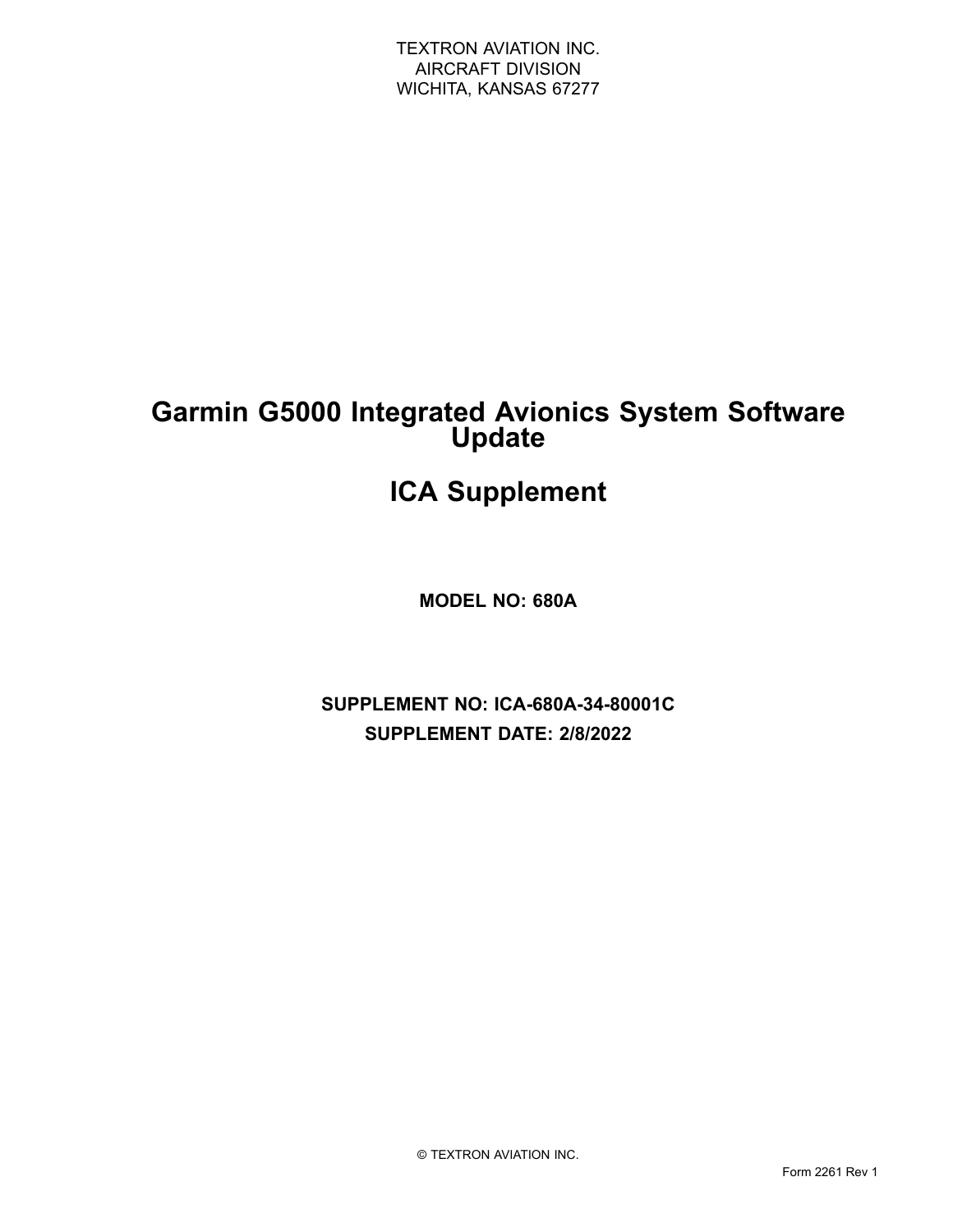#### **REVISIONS**

| ICA-680A-34-80001                                                                                                                  | Rev: C             | Date: Feb 8/2022 |  |  |
|------------------------------------------------------------------------------------------------------------------------------------|--------------------|------------------|--|--|
| <b>ICA Summary</b>                                                                                                                 | Pages 1-2          |                  |  |  |
| <b>Manuals Affected</b>                                                                                                            | <b>Description</b> | <b>Title</b>     |  |  |
| Maintenance Manual                                                                                                                 |                    |                  |  |  |
| This ICA supplement was incorporated in Revision 4 of the Model 680A Maintenance Manual rendering<br>this ICA Supplement Obsolete. |                    |                  |  |  |
| Appendix A: Illustrated Parts<br>Catalog                                                                                           | Not Used           |                  |  |  |
| Appendix B: Wiring Diagram<br>Manual                                                                                               | Not Used           |                  |  |  |

| ICA-680A-34-80001                                                                       | Rev: B                    | Date: Oct 18/2016                                                                  |
|-----------------------------------------------------------------------------------------|---------------------------|------------------------------------------------------------------------------------|
| <b>ICA Summary</b>                                                                      | Pages 1-6                 |                                                                                    |
| <b>Manuals Affected</b>                                                                 | <b>Description</b>        | <b>Title</b>                                                                       |
| Maintenance Manual                                                                      | 34-60-01 pages<br>201-225 | Garmin G5000 Integrated Avionics System Software<br>Update - Maintenance Practices |
| Updated the software version number from 006-B2009-36 to 006-B2009-40 in two locations. |                           |                                                                                    |
| Appendix A: Illustrated Parts<br>Catalog                                                | Not Used                  |                                                                                    |
| Appendix B: Wiring Diagram<br>Manual                                                    | Not Used                  |                                                                                    |

| ICA-680A-34-80001          | Rev: A                    | Date: Oct 13/2016                                                                  |
|----------------------------|---------------------------|------------------------------------------------------------------------------------|
| <b>ICA Summary</b>         | Pages 1-6                 |                                                                                    |
| <b>Manuals Affected</b>    | <b>Description</b>        | Title                                                                              |
| Maintenance Manual         | 34-60-01 pages<br>201-225 | Garmin G5000 Integrated Avionics System Software<br>Update - Maintenance Practices |
| $-11011$<br>$\blacksquare$ |                           |                                                                                    |

•Removes FANS 1/A

•Changes the serial number from -0043 to -0051

• Updates the part numbers of the ACARS, CPDLC, CMC Config, Diagnostic, and Software Loader cards. •Changes the software version from 38 to 40

| Appendix A: Illustrated Parts<br>Catalog | Not Used |  |
|------------------------------------------|----------|--|
| Appendix B: Wiring Diagram<br>Manual     | Not Used |  |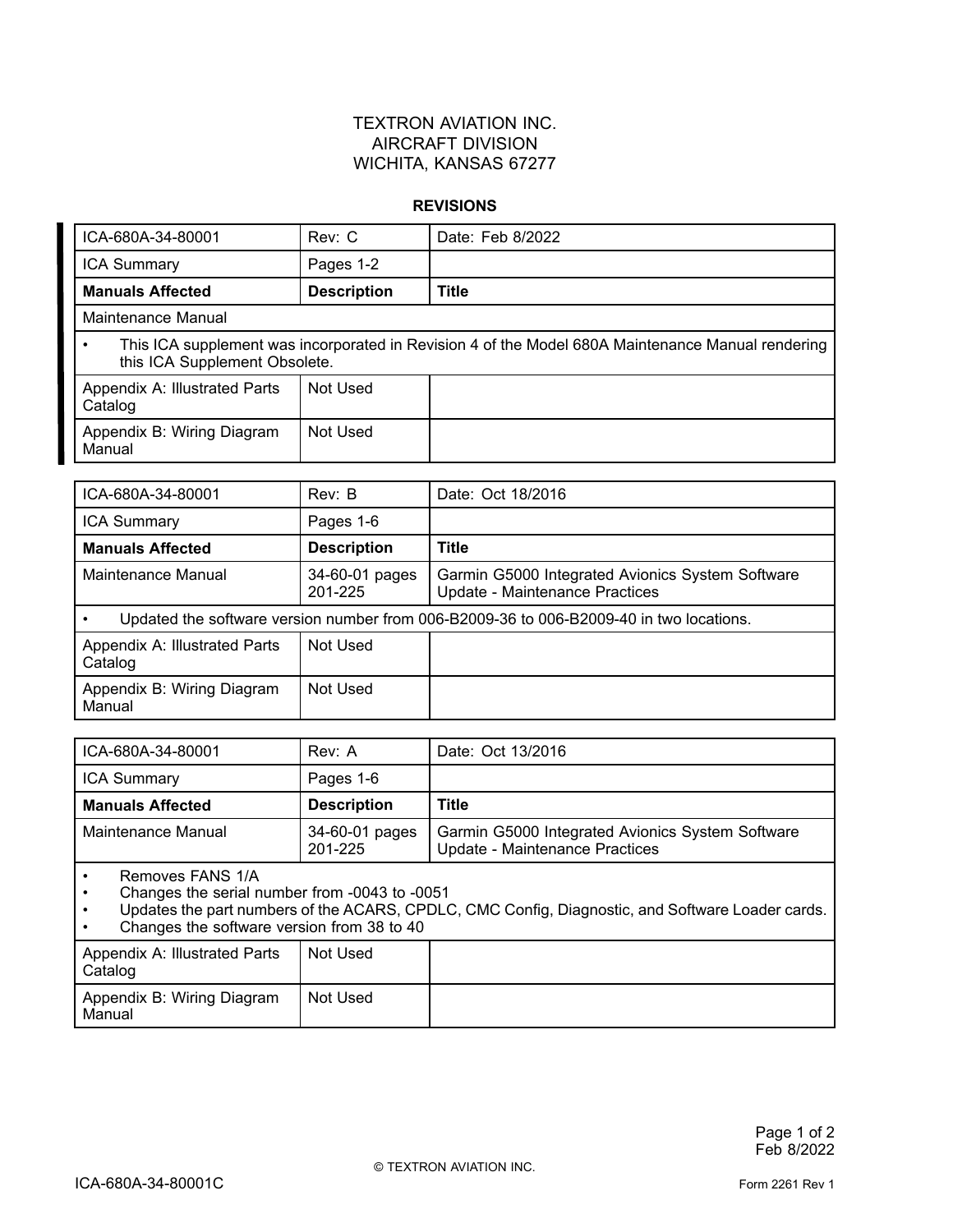| ICA-680A-34-80001                                                                                                                                                                                                         | $Rev: -$                  | Date: Aug 16/2016                                                                  |
|---------------------------------------------------------------------------------------------------------------------------------------------------------------------------------------------------------------------------|---------------------------|------------------------------------------------------------------------------------|
| <b>ICA Summary</b>                                                                                                                                                                                                        | Pages 1-6                 |                                                                                    |
| <b>Manuals Affected</b>                                                                                                                                                                                                   | <b>Description</b>        | <b>Title</b>                                                                       |
| Maintenance Manual                                                                                                                                                                                                        | 34-60-01 pages<br>201-226 | Garmin G5000 Integrated Avionics System Software<br>Update - Maintenance Practices |
| This section gives the adjustments and test necessary to update or change the Garmin G5000 software<br>and configuration files from Version 24 to Version 38 for Airplanes -0001 to -0043 complying with<br>SB680A-34-02. |                           |                                                                                    |
| Appendix A: Illustrated Parts<br>Catalog                                                                                                                                                                                  | Not Used                  |                                                                                    |
| Appendix B: Wiring Diagram<br>Manual                                                                                                                                                                                      | Not Used                  |                                                                                    |

#### **1. ICA Obsolescence**

A. This publication and its contents have been incorporated into the applicable manuals in the revisions noted above. Refer to the most current revision of the manuals listed above for the most up to date Instructions for Continued Airworthiness.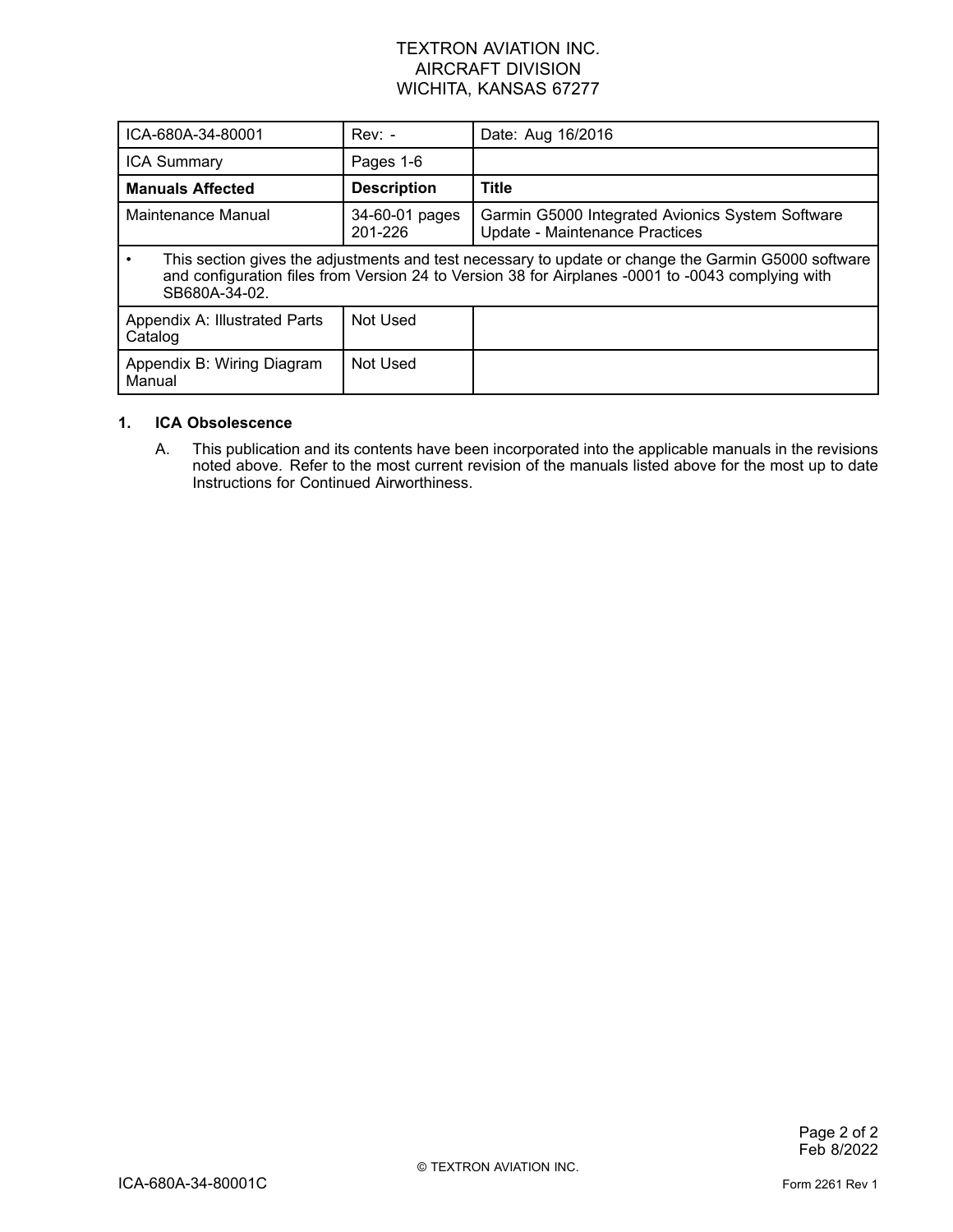### **SUPPLEMENT NO: ICA-680A-34-80001C APPENDIX A: ILLUSTRATED PARTS CATALOG**

# **NOT APPLICABLE**